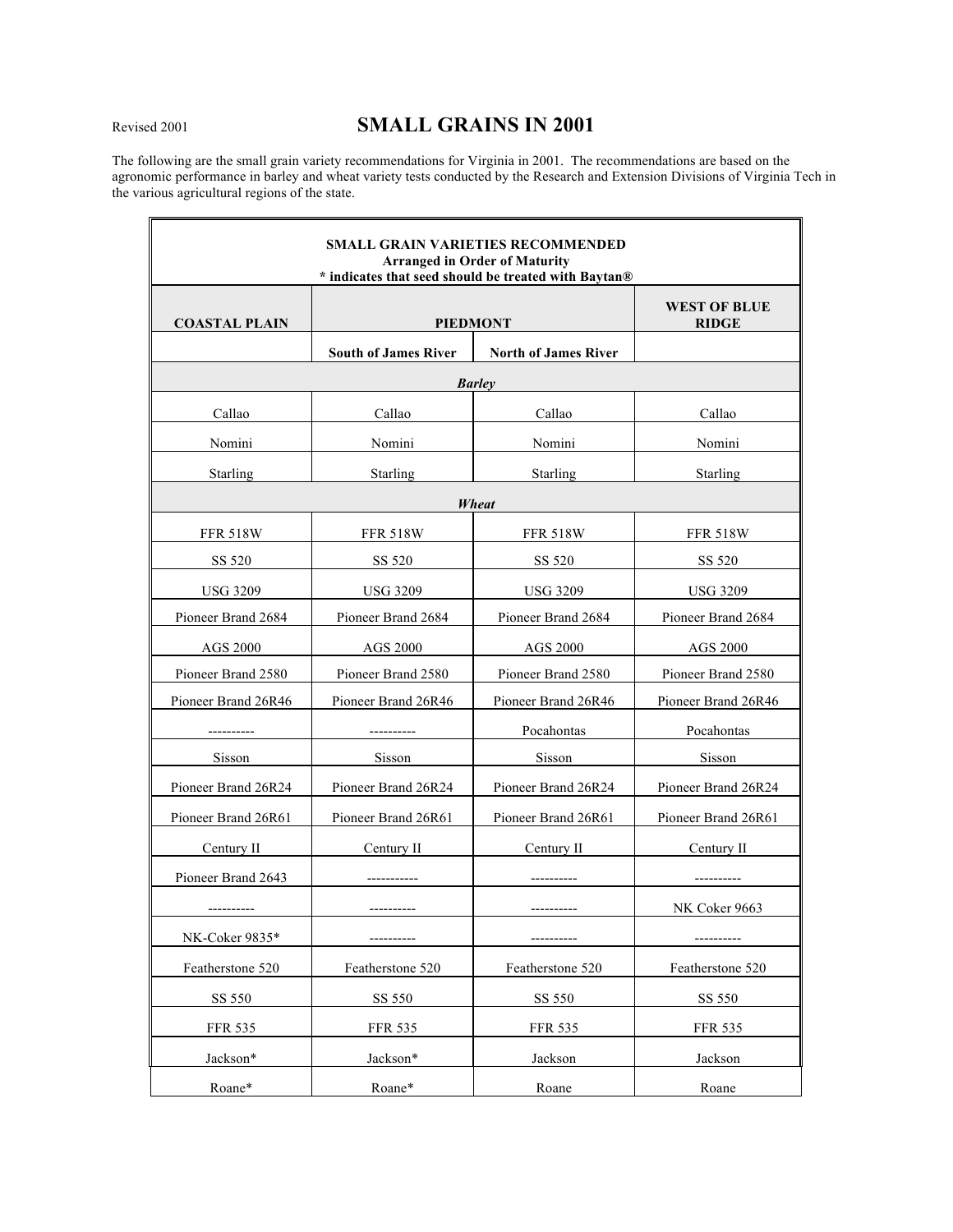#### **COMMERCIAL BARLEY ENTRIES**

Virginia Tech and Virginia Crop Improvement Association, 9142 Atlee Station Road, Mechanicsville, VA 23116 - Callao, Nomini, Starling, and Wysor.

#### **COMMERCIAL AND EXPERIMENTAL WHEAT ENTRIES**

AGSouth Genetics, PO Box 88823, Dunwoody, GA 30356 - AGS 2000.

University of Arkansas, Dept. of Agronomy, 115 Plant Science, Fayetteville, AR494B-2-2, AR584A-3-1, and AR839-27-1-3.

Featherstone Seed Company, 13941 Genito Road, Amelia, VA 23002 - Featherstone 520.

University of Georgia, GA Station, 1109 Experiment Street, Griffin, GA 30223 - GA901146E15 and G/F91426E39.

Hoffman Seeds, Inc., 144 Main Street, Landisville, PA 17538 - Century II.

University of Kentucky, Kentucky Foundation Seed Project, PO Box 11950, Lexington, KY 40579 – KY 90C-292-4-1 and KY 91C-171-24. North Carolina State University, 840 Method Rd, Unit 3, Box 7629, Raleigh, NC 27695-7629 – NC96-13965 and NC96-13156.

Novartis Seeds, Inc., Box 340, Hartsville, SC 29550 - NK Coker 9663, NK Coker 9835, NK Coker 9704, Coker 9025, and Coker BL940812. Pioneer Hibred International, Inc., Eastern Division, Tipton, IN 47072 - Pioneer Brand 2580, Pioneer Brand 2643, Pioneer Brand 26R46,

Pioneer Brand 26R61, Pioneer Brand 2684, Pioneer Brand 26R24, Pioneer Brand 26R38, XW586, and XW692.

Resource Seeds, Inc., 2355 Rice Pike, Union, KY 41091 - Trical 498, RSI Exp301, RSI Exp331, RSI Exp341, and RSI Exp351 (all triticales). Southern States Cooperative, PO Box 26234, Richmond, VA 23260 - FFR 518W, FFR 522W, FFR 555W, FFR 566W, FFR 535W, SS520, and SS550.

Uni-South Genetics, 2640-C Nolensville Road, Nashville, TN 37211 - USG 3209.

Virginia Tech and Virginia Crop Improvement Association, 9142 Atlee Station Road, Mechanicsville, VA 23111 - Massey, Madison, Jackson, Pocahontas, Roane, and all lines prefixed by VA.

Appreciation is expressed to AGSouth Genetics, Featherstone Seed Co., Hoffman Seeds, Inc., Novartis Seeds, Inc., Pioneer Hibred International, Inc., Resource Seeds, Inc., Southern States Cooperative, UniSouth Genetics, Inc., Virginia Crop Improvement Association and the Virginia Small Grains Check-Off Board for their financial support of the small grains variety testing program at Virginia Tech.

Conducted and summarized by the following Virginia Tech employees: Dr. Daniel E. Brann, Extension Agronomist, Grains; Dr. Carl Griffey, Small Grains Breeder; Mr. Harry Behl, Agricultural Supervisor; Ms. Elizabeth Rucker and Mr. Tom Pridgen, Research Associates. Location Supervisors: Mr. Tom Custis (Painter); Mr. Bobby Ashburn (Holland); Mr. Bob Pitman, Mr. Mark Vaughn, and Mr. Charles Sanford (Warsaw); Mr. Bill Wilkinson III and Mr. Bud Wilmouth (Blackstone); Dr. Carl Griffey and Mr. Tom Pridgen (Blacksburg); Mr. Robert A. Clark, Mr. Tom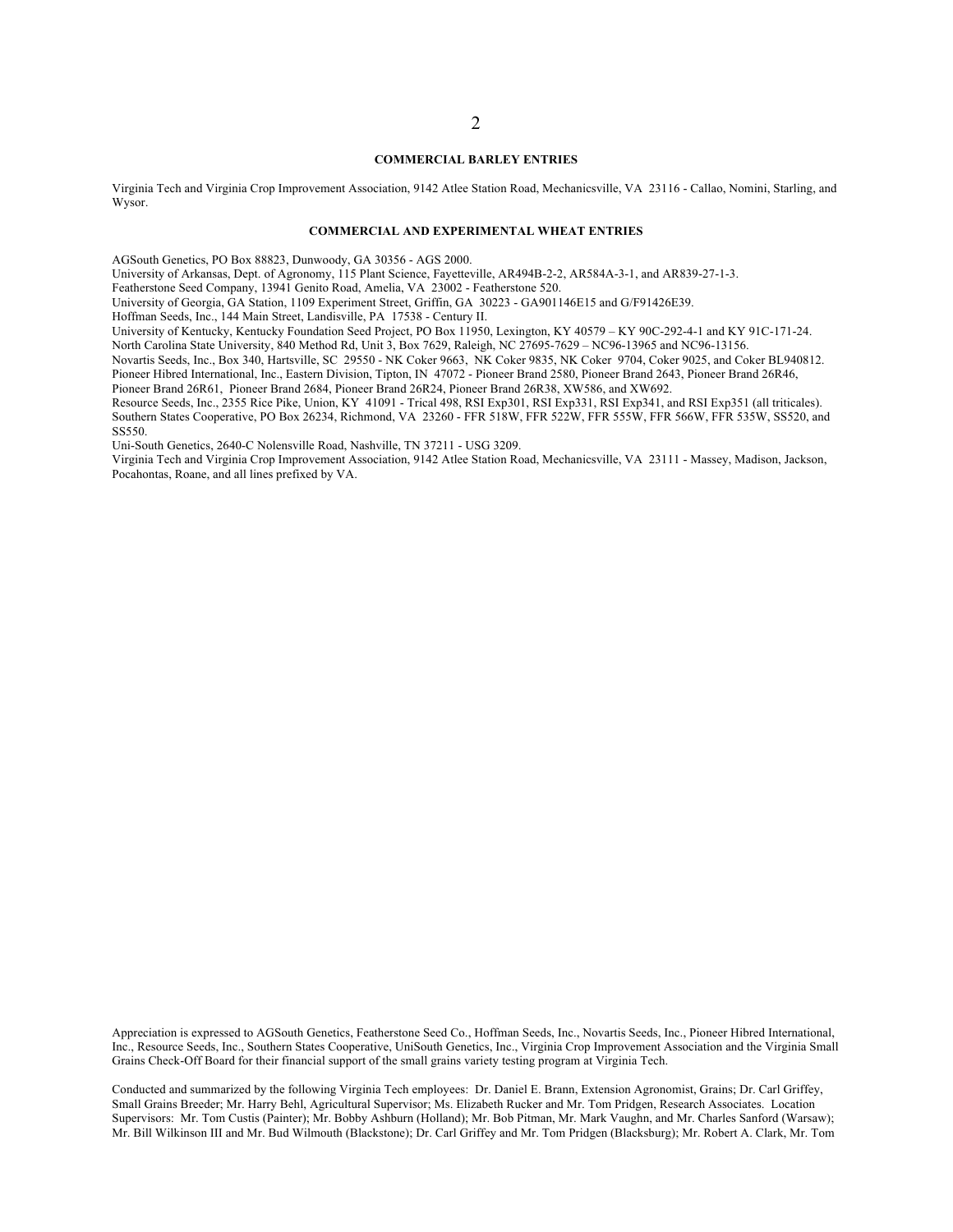#### Stanley, and the Beckenstrater Family (Shenandoah Valley); Mr. David Starner and Mr. Denton Dixon (Orange). **INTRODUCTION**

The attached tables present results from barley and wheat varietal tests conducted in Virginia in 1999-2001. Yield data are given for individual locations; yield and other performance characteristics are averaged over the number of locations indicated. Performance of a given variety often varies widely over locations and years which makes multiple location-year averages a more valid indication of expected performance than data from a single year or location. All tests in 2000-2001 were grown in seveninch rows planted at 22 seeds per row foot with the exception of Blacksburg and Warsaw which were grown in six-inch rows at 22 seeds per row foot. The plots were trimmed during the winter to 9 feet in length. Details about management practices for barley and wheat are included in the bulletin.

## **BARLEY VARIETIES**

Virginia is an excellent place to produce barley. It fits well into cropping systems and has a yield potential in excess of 120 bushels per acre as shown by the three year averages of current varieties and Virginia Tech lines.

Hulled barley makes good feed for horses, dairy animals, beef, sheep, and some laying hens. The problem is that these industries in Virginia and the mid-Atlantic region use only limited quantities of barley. Profitable barley production on over 50,000 acres in Virginia is going to require revival of international market opportunities and/or development of barley varieties that the poultry and swine feeders want to buy.

Revival of international markets is going to be tough regardless of actions taken by producers **but if we do not start producing** quality barley we will not be able to meet international barley standards and we will be unable to compete.

Virginia and the mid-Atlantic region have produced low test weight, poor quality barley for too many years. No one wants to buy barley with 43-45 pound test weight like we have been growing with awnletted varieties such as Wysor, Nomini, or Starling. The genetic test weight of these varieties is about 48 pounds/bushel but it decreases rapidly with drought during grain fill or rainfall during harvest. Cash grain barley producers must switch from varieties such as Nomini and Starling to Callao or its replacement that will be released this year. This is the only way we can possibly compete in export markets. This plea is made for the entire mid-Atlantic region since the Perdue facility at Norfolk receives grain from the whole region. It will not be sufficient for Virginia farmers to switch since their grain will be blended with barley from the entire mid-Atlantic **region.**

The good news is that producers do not have to sacrifice yield to switch to Callao. Callao has yielded similar to Nomini in the cash grain areas of the coastal plains as shown by three year average yields of 139 bu/acre for Nomini and 138 bu/acre for Callao at the Warsaw location. In 2001 at Painter, Callao yielded 127 bu/acre and Nomini yielded 119 bu/acre. Callao lodges more than Nomini but 10-15 less pounds of nitrogen/acre or the growth regulator Cerone® will largely solve the lodging problem. Starling is a good variety for silage or hay but its low test weight makes it a relatively poor choice for cash grain barley. Nomini is also a good choice if the barley will be harvested as silage or hay.

I am glad to report that in the near future there will be choices other than Callao to produce high test weight barley. Virginia Tech will be releasing the line VA 96-44-321 this fall with seed available to producers by fall of 2003. This line has similar test weight to Callao and has yielded about 3-5 bu/acre more than Callao. More importantly, it has much better standability than Callao being similar in standability to Nomini.

Another exciting area in barley is the availability of hulless lines. Hulless barley grows and looks like regular barley until it is almost mature. When almost mature the glumes start to separate. The grain is completely separated from the glumes when combined. Hulless barley grain looks more like wheat than traditional barley. As you can see in Table 1 the yields of hulless barley are less than hulled barley but remember that the hull normally makes up 10-15 percent of the weight of hulled barley. The lines beginning with "SC" are lines obtained from South Carolina and lines beginning with VA are lines developed by Dr. Carl Griffey's program at Virginia Tech. The best hulless line produced 120 bu/acre (at 48 lbs/bu) at one location and averaged 96 bu/acre.

What will we do with hulless barley? Research feeding trials with swine and poultry have shown hulless barley to be excellent feed. There is also interest in hulless barley as an energy source for ethanol. Hopefully at least one of these potential markets will become a reality. As you can see in Table 4 most of the current hulled lines are several days later than Callao barley but still much earlier than wheat. Test weight of the hulless lines is generally in the 57-59 lbs/bu range. Standability of current lines is good.

Barley may still have a bright future in Virginia and the mid-Atlantic region **if** we strive to produce what the customer wants. Let's improve our barley quality and see what happens. We have a great deal to lose if barley becomes obsolete and no longer is a viable crop in our rotation system.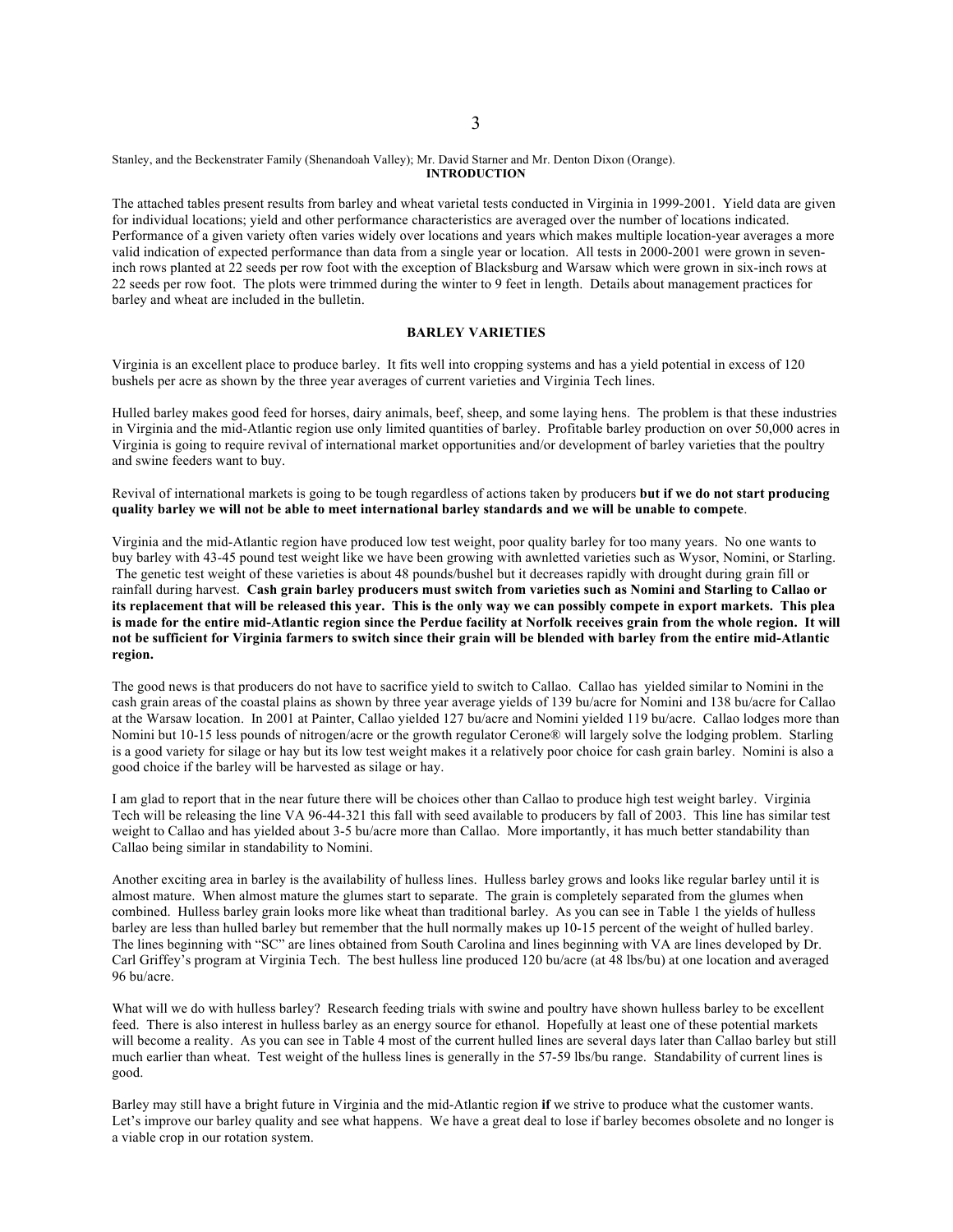### **SUMMARY OF BARLEY MANAGEMENT PRACTICES FOR THE 2001 HARVEST SEASON**

**Blacksburg** - Planted October 4, 2000. Preplant fertilizer was 25-100-120 October 2, 2000. Site was fertilized with 40-0-0 using 30% UAN solution plus 0.6 oz Harmony Extra7 April 14, 2001. Harvest occurred on June 19, 2001.

**Blackstone** - Planted October 12, 2000. Preplant fertilizer was 300 lb 10-20-20 + 1 ton lime October 5, 2000. Site was fertilized with 50 lb N using liquid nitrogen + 0.5 oz Harmony Extra7 + 0.125% X-777 February 9, 2001. Liquid nitrogen was applied at 75 lb March 12, 2001. Harvest occurred on June 12, 2001.

Painter - Planted October 19, 2000. Preplant fertilizer was 500 lbs 10-10-10. Forty lbs N using 20-0-0-4 and 0.5 oz Harmony Extra7 were applied February 2, 2001. Forty lb N using 30% cut 50/50 with water were applied February 21, 2001. Harvest occurred on June 9, 2001.

**Warsaw** - Planted October 16, 2000. Preplant fertilizer was 30-80-80 applied October 12, 2000. Fertilization at 25 lbs using 25- 0-0-3 was applied December 7, 2000 with 0.6 oz Harmony Extra7. Fertilization at 35 lbs using 25-0-0-3 was applied February 12, 2001. Fertilization at 45 lbs using 24-0-0-3 was applied March 27, 2001. Three oz Warrior T7 was applied May 4, 2001. Harvest occurred June 12, 2001.

**Orange** - Planted October 10, 2000. Preplant fertilization was 500 lbs 5-10-10 October 3, 2000. Sixty lbs N were applied March 15, 2001. Harvest occurred on June 14, 2001.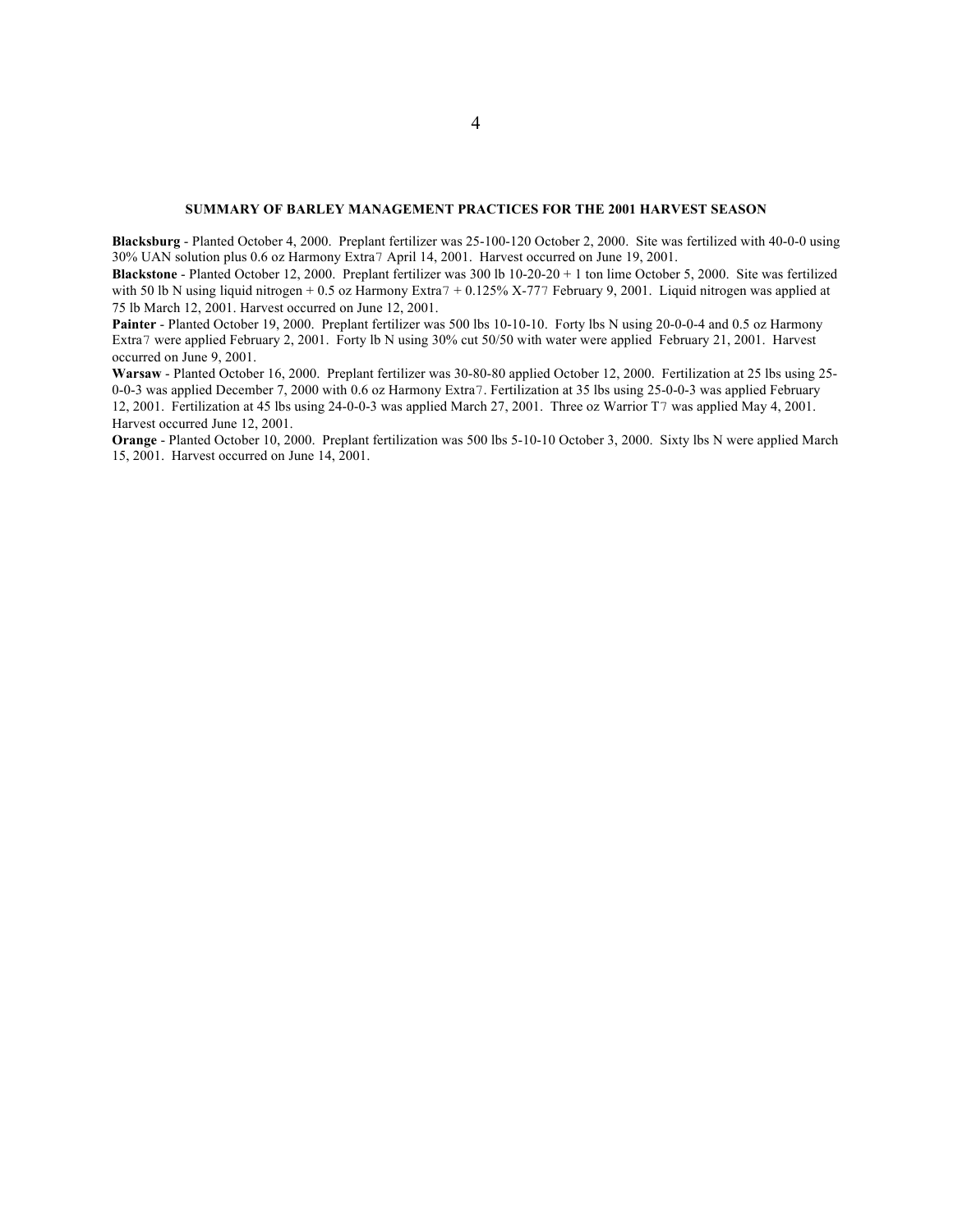#### **WHEAT VARIETIES**

When considering wheat variety performance, it is necessary to take seed treatment used on the varieties into consideration. Entries in this test have different seed treatments that may greatly impact performance. Seed treatments are indicated by an acronym in parentheses following the name. For example, USG3209(RT) indicates that this entry was treated with raxil and thiram. "A" is Apron®, "B" is Baytan®, "C" is Captan®, "D" is Dividend®, "R" is raxil, "T" is thiram, and "V" is Vitavax®. Virginia Tech experimental lines and some of the public varieties such as Massey were treated with raxil and thiram.

Virginia's well-drained soils are highly productive for wheat even with the weather variations we experience. Note that the best varieties of wheat yielded above 90 bu/a at two locations and averaged over 80 bu/a statewide. The major current problem in Virginia-style wheat production continues to be low prices, especially for soft red winter wheat in the Mid-Atlantic region.

Virginia Tech's small grain variety testing program evaluates varieties statewide from Painter on the Eastern Shore to Blacksburg in southwestern Virginia. The no-till test planted into corn stubble was repeated near Warsaw, Virginia and is planned to be a regular part of the program. In 1999 we expanded the tests at Blacksburg, Warsaw and Painter to evaluate genetic potential and varietal responses to a common seed treatment of Baytan®, Captan®, and Gaucho® and application of Tilt® fungicide compared to seed treatments as generally marketed and no foliar fungicide.

The extreme variation in weather conditions of the past three seasons demonstates the importance of evaluating a variety over locations and years. Weather variations make it extremely important to evaluate varieties over years and locations. It is also important to evaluate performance of varieties over locations within regions of the state. Varieties that do well on the Eastern Shore and upper Coastal Plain may not do well at Blacksburg and vice versa. Diseases such as powdery mildew are often more severe in eastern Virginia due to climate and the concentration of wheat in the rotations. Leaf rust is often a greater potential yield- and test weight-reducing factor in the eastern region than in other areas of the state. The other factor that should be considered is changes in disease susceptibility of varieties over years. For example, Roane wheat was released for its high yield potential and excellent disease resistance characteristics. Roane and Pocahontas had excellent resistance to powdery mildew until last year when a new race of powdery mildew emerged in the Warsaw area that was able to attack them. Use each new year's results to re-evaluate the best varieties and management practices (e.g. seed and foliar fungicides) for individual farms.

Note that the future for wheat varieties adapted to Virginia is very positive. Dr. Carl Griffey, Virginia Tech's small grains breeder, has new lines shown in the table starting with "VA" that are in the top yielding group with good disease resistance. He is also ready for the speciality markets as shown by good performance of white seeded lines such as VA97W-375WS and high gluten lines such as VA96-54-326.

Varieties in the top yielding group for at least two years statewide include USG 3209, Pioneer Brand 26R24, Sisson, Century II, Southern States 550, and Southern States 520.

New , top-yielding releases include Sisson, SS 550, and SS 520. Sisson, a Virginia Tech release, is early, has good test weight, excellent resistance to powdery mildew and average standability. Seed of Sisson should be available for planting this fall. SS 550 is medium maturity, shorter than average with good standability, and has excellent resistance to powdery mildew. SS 520 is early, taller than average with good standability and moderate resistance to powdery mildew and leaf rust. Test weight of SS 520 is average.

USG 3209 is moderately early maturity, shorter than average with good standability, has good test weight, and excellent resistance to powdery mildew. USG 3209 has proven to be a leader over years in Virginia and other regions of the country. Pioneer Brand 25R24 is medium maturity, taller than average with good standability, and has good test weight. Pioneer Brand 26R24 showed good resistance to powdery mildew when tested with Baytan seed treatment. Century II is medium maturity, average height with good standability and good test weight. Century II had above average powdery mildew infection when treated with Dividend®. Note that all of the top yielding varieties have good but not excellent standability. If they are fertilized for top yields on highly productive soils you should expect some lodging.

Other varieties that continue to be competitive when looking at two year averages and produce especially well in some areas of the state include FFR 518, AGS 2000, Pioneer Brand 26R38, Pioneer Brand 26R61, Pioneer Brand 2580, Pioneer Brand 2684, Pocahontas, Roane, Featherstone 520, Pioneer Brand 26R46, Jackson, FFR 522, and FFR 535. Varieties in this group should be evaluated by looking at the performance by region of the state. For example, FFR 518 did well in the Coastal Plain but was only average in the Piedmont and Blue Ridge whereas AGS 2000 did well in the Piedmont and Blue Ridge but not in the Coastal Plain. Roane was near the top at Blacksburg but less than average in the Coastal Plain. Refer to Table 8 for individual characteristics of these varieties.

Varieties producing less than average yields over two years in our tests include Pioneer Brand 2643, Coker 9835, Coker 9704,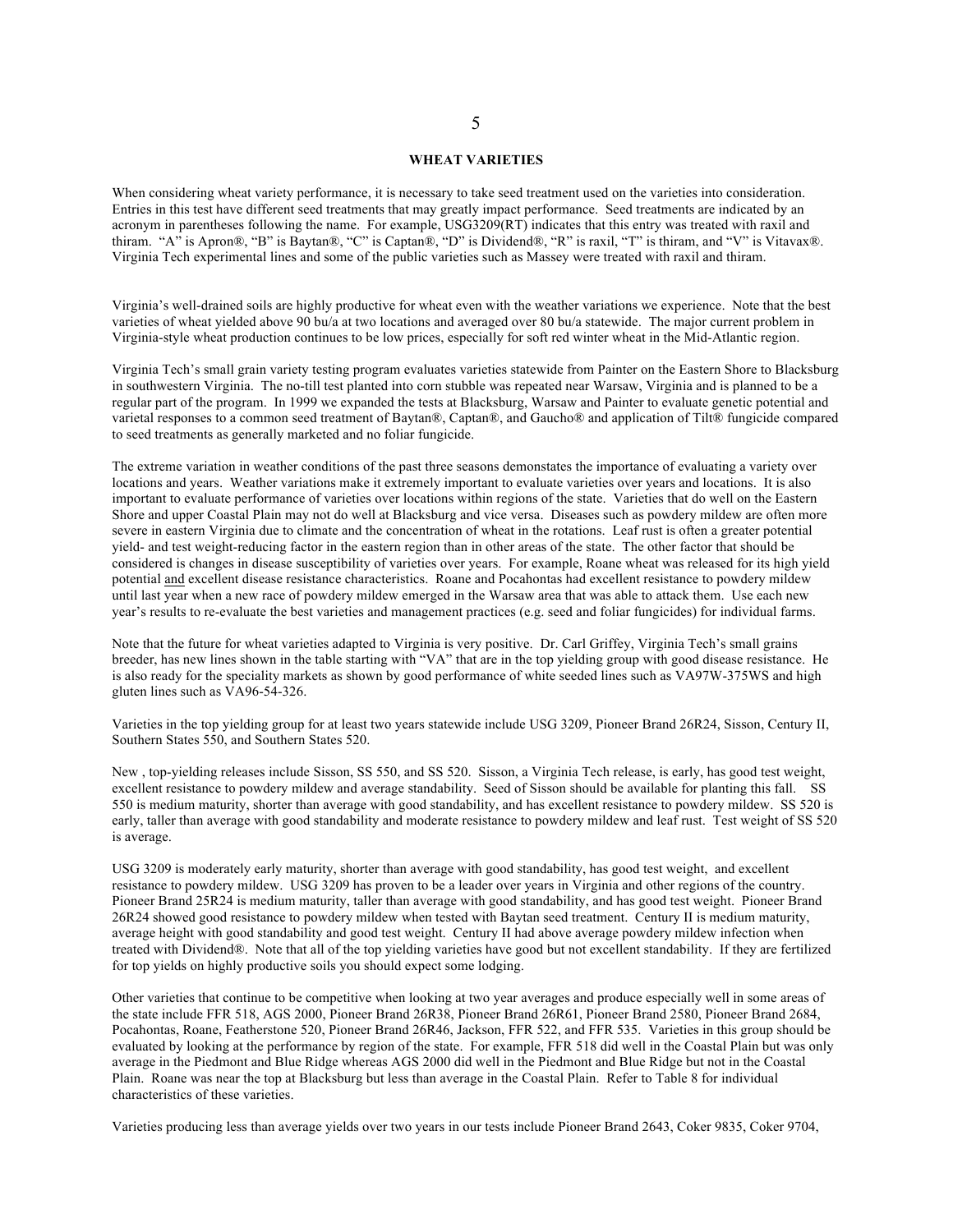FFR 566, Coker 9025, FFR 555W, Coker 9663, and Massey. There are special situations where these varieties are still an excellent choice and where management may change varietal performance. For example, Pioneer Brand 2643 has worked well for some producers because it responds well to higher seeding rates and intensive management. It also has the best standability of varieties/lines tested. Coker 9663 is ultra susceptible to powdery mildew which reduces it's yield in eastern Virginia even with an application of fungicide. Coker 9663 performed well at Blacksburg where powdery mildew is not as severe.

# **SUMMARY OF WHEAT MANAGEMENT PRACTICES FOR THE 2001 HARVEST SEASON**

**Blacksburg** - Planted October 5, 2000. Preplant fertilizer was 25-100-120 applied October 2, 2000. Harmony Extra7 was applied at 0.6 oz on April 14, 2001 with 75-0-0 using 30% UAN solution. Harvest occurred on July 2, 2001. **Warsaw** - Planted October 17, 2000. Preplant fertilizer was 30-80-100 applied October 12, 2000. 25 lbs N using 25-0-0-3 was applied December 6, 2000 with 0.6 oz Harmony Extra7. 38 lbs N using 25-0-0-3 was applied February 24, 2001. 64 lbs N using 24-0-0-3 was applied March 27, 2001. Three oz of Warrior T7 were applied May 4, 2001. Harvest occurred June 26, 2001. **Blackstone** - Planted October 12, 2000. Preplant fertilizer was 300 lb 10-20-20 + 1 ton lime October 5, 2000. Site was fertilized with 50 lb N using liquid nitrogen + 0.5 oz Harmony Extra 7 + 0.125% X-777 February 9, 2001. Liquid nitrogen was applied at 75 lb March 12, 2001. Harvest occurred June 21, 2001.

**Painter** - Planted October 19, 2000. Preplant fertilizer was 500 lbs/A 5-10-10. Forty lbs N using 20-0-0-4 and 0.5 oz Harmony Extra7 were applied February 2, 2001. Forty lbs N using 30% cut 50/50 with water were applied February 21, 2001. Forty lbs N using 30% cut 50/50 with water were applied March 20, 2001. Harvest occurred on June 20, 2001.

**Holland** - Planted November 1, 2000. Preplant fertilizer was 600 lbs 5-15-20 October 25, 2000. On January 29, 2001 40 units of N was applied using 24-0-0-3. On March 14, 201, 80 units N was applied using 30%. Harvest occurred June 12-13, 2001. **Orange** - Planted October 10, 2000. Preplant fertilizer was 500 lbs 5-10-10 applied October 10, 2000. Sixty lbs N were applied arch 15, 2001. Harvest occurred on June 26, 2001.

**Shenandoah** - Planted October 11, 2000. Forty lbs N were applied February 8, 2001. Sixty lbs N were applied with 0.5 pt 2,4-D March 31, 2000. Harvest occurred July 3, 2001.

**Warsaw No-Till** - Planted October 31, 2000. Preplant fertilizer was 30-60-100 with 10 lbs S + 1 quart Gamazone Extra® applied October 24, 2000. 25 lbs N using 25-0-0-3 plus 0.6 oz Harmony Extra7 was applied December 13, 2000. 38 lbs N using 24-0-0-3 was applied February 24, 2001. 64 lbs N using 24-0-0-3 was applied March 27, 2001. Three oz Warrior T7 was applied May 3, 2001. Wheat was harvested June 24, 2001.

# **WHEAT PLANTED NO-TILL INTO CORN STUBBLE**

Wheat was planted no-till into corn stubble on a field adjacent to the Eastern Virginia AREC near Warsaw, Virginia. Cooperator Charles Sanford harvested his corn and shredded the stalks. Preplant fertilization of 30-60-100 with 10 lbs sulfur and 1 quart Gramaxone Extra®/acre was performed October 24, 2000. Seventy-one varieties/lines of wheat were planted into the corn stubble with a Hege plot drill at 30 seeds/row foot on October 31, 2000. Additional fertilizer and herbicide was applied as follows: 25 lbs (25-0-0-3) + 0.6 oz Harmony Extra®/acre on December 13, 2000; 38 lbs (24-0-0-3)/acre on February 24, 2001; 64 lbs (24-0-0-3) on March 27, 2001; 3 oz Warrior T®/acre on May 3, 2001. Powdery mildew ratings were made on June 5, 2001.

First, it must be noted that the yields of no till wheat into corn stubble have been good each of the past three years with only limited scab. The no till yields have been similar to conventional wheat yields on the station. Hopefully the lack of severe scab is typical of what can be expected for producers in future years. Scab probability is generally higher when wheat is planted notill or reduced-till into corn stubble of environmental conditions are favorable for infection. Virginia Tech is continuing to develop scab resistant lines to reduce future potential scab infections.

Generally the best wheat varieties for conventional tillage are also the best for no-till but not always. Sisson is definitely a star in the no-till test and has been over years. Similar excellent yields have been obtained with USG 3209 and SS 520 each year. Featherstone 520 is an average variety planted conventional tillage but it has performed near the top when planted no-till. Other varieties performing well under no-till are SS 550, FFR 535, Coker 9025, Pioneer Brand 26R38, FFR 518 and Pioneer Brand 26R24.

It also is important to determine which varieties do not do well when planted no-till. Varieties that have not performed well when planted no-till are Roane, Pocahontas, FFR 566, Pioneer Brand 26R46, and Coker 9835.